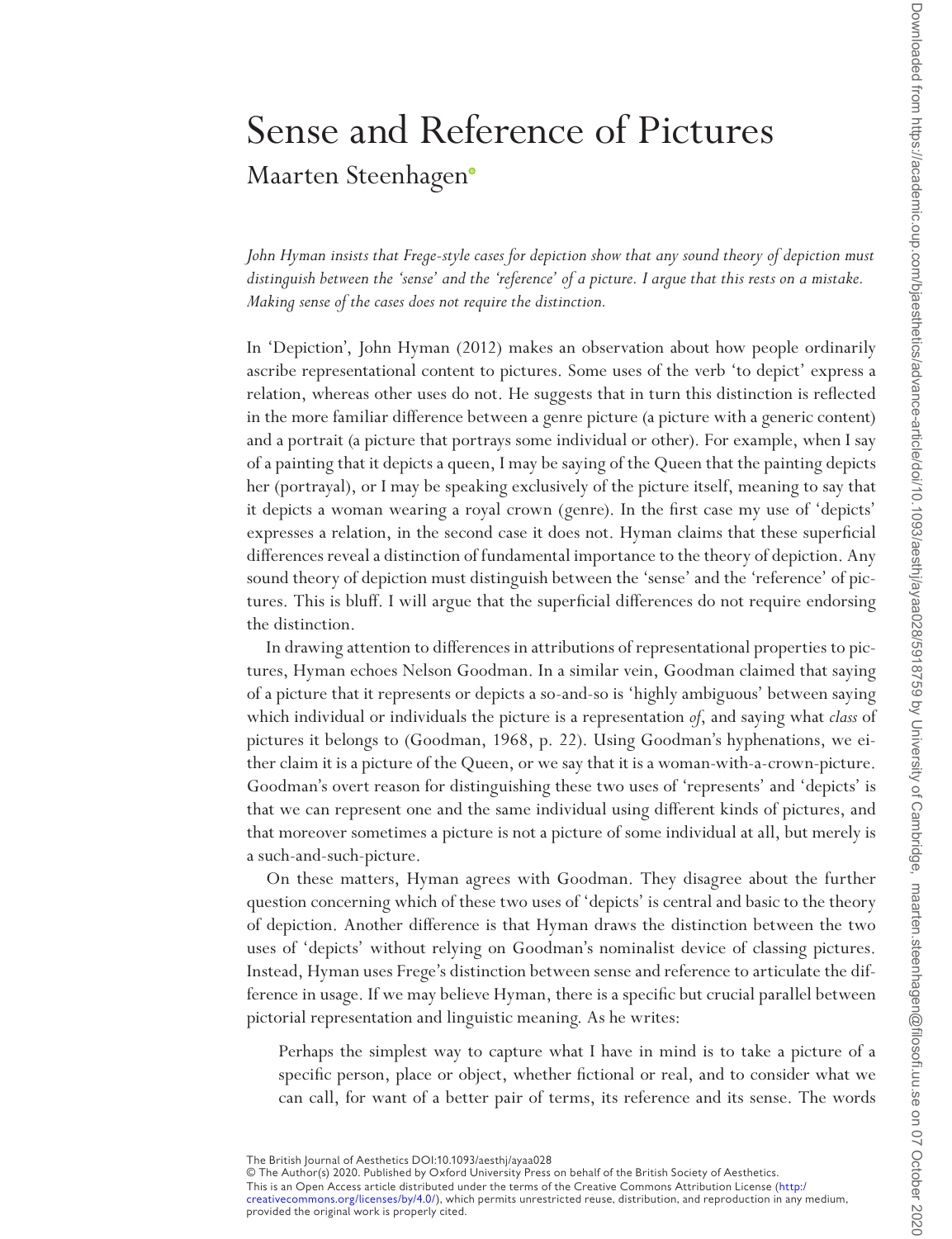'reference' and 'sense' are the normal translations of the terms 'bedeutung' and 'sinn', which Frege used to distinguish between the object that an expression stands for or designates, and the way in which the expression presents that object, the 'mode of presentation' as he called it. (Hyman, 2012, p. 136)

I agree with Hyman that the analogy is instructive. Frege (1892) introduced the distinction between object of reference and mode of presentation to solve a philosophical puzzle. It is useful to go through this familiar quandary. Clearly, 'Hesperus is Hesperus' and 'Hesperus is Phosphorus' do not mean the same thing, because the latter statement is cognitively significant in a way the former is not. Yet we also know that 'Hesperus' and 'Phosphorus' have the same meaning, given that they refer to the same thing—the planet Venus. And if 'Hesperus' and 'Phosphorus' have the same meaning, then surely 'Hesperus is Hesperus' and 'Hesperus is Phosphorus' have the same meaning! But this is a contradiction. Frege showed that by distinguishing between the object of reference and the *sense*, or mode of presentation of an expression, you can avoid the contradiction. Although 'Hesperus' and 'Phosphorus' mean the same inasmuch as they refer to the same thing, they also do not mean the same inasmuch as they express different modes of presentations. It is a difference in mode of presentation that explains the relative cognitive significance of 'Hesperus is Phosphorus'. The advice Frege gives us is that, when we attribute meaning to expressions, we should be careful not to confuse two different uses of 'means': sometimes we talk just about the object an expression refers to, and sometimes we talk just about its sense, that is to say the way the expression presents its referent (if it has one).

I have presented the textbook Fregean distinction in some detail because I think that the analogy with Hyman's allegedly neutral distinction between two uses of 'depicts' is revealing. Hyman brings out, correctly, that just as two different linguistic expressions can have the same reference (mean the same) while having a different sense (not mean the same), two pictures can portray the same individual (depict the same) while also having a different generic content (not depict the same). For example,

two portraits of the same individual may present him as dark-haired and seated, wearing a black smock (Kramskoy's 1873 portrait of Tolstoy), or as grey-bearded and standing, wearing a white smock (Repin's 1901 portrait). The analogy between expressions in a language and pictures is not exact. But it is helpful to think of each of these two portraits as designating, or standing for, the same individual as the other, while differing in its 'mode of presentation'—in other words, as having the same reference, but a different sense. (Hyman, 2012, p. 137)

To account for the obvious fact that two pictures of the same individual can nonetheless differ in representational properties, Hyman urges that we distinguish between the 'sense' and the 'reference' of a picture. Ultimately, he claims, a theory of depiction—a theory that explains how pictures represent—is a theory of the *sense* of pictures. When we explain what a picture depicts *properly speaking*, we are offering an explanation of the picture's sense. Pictorial reference, Hyman maintains, can be understood in terms that have no specific bearing on the nature of depiction.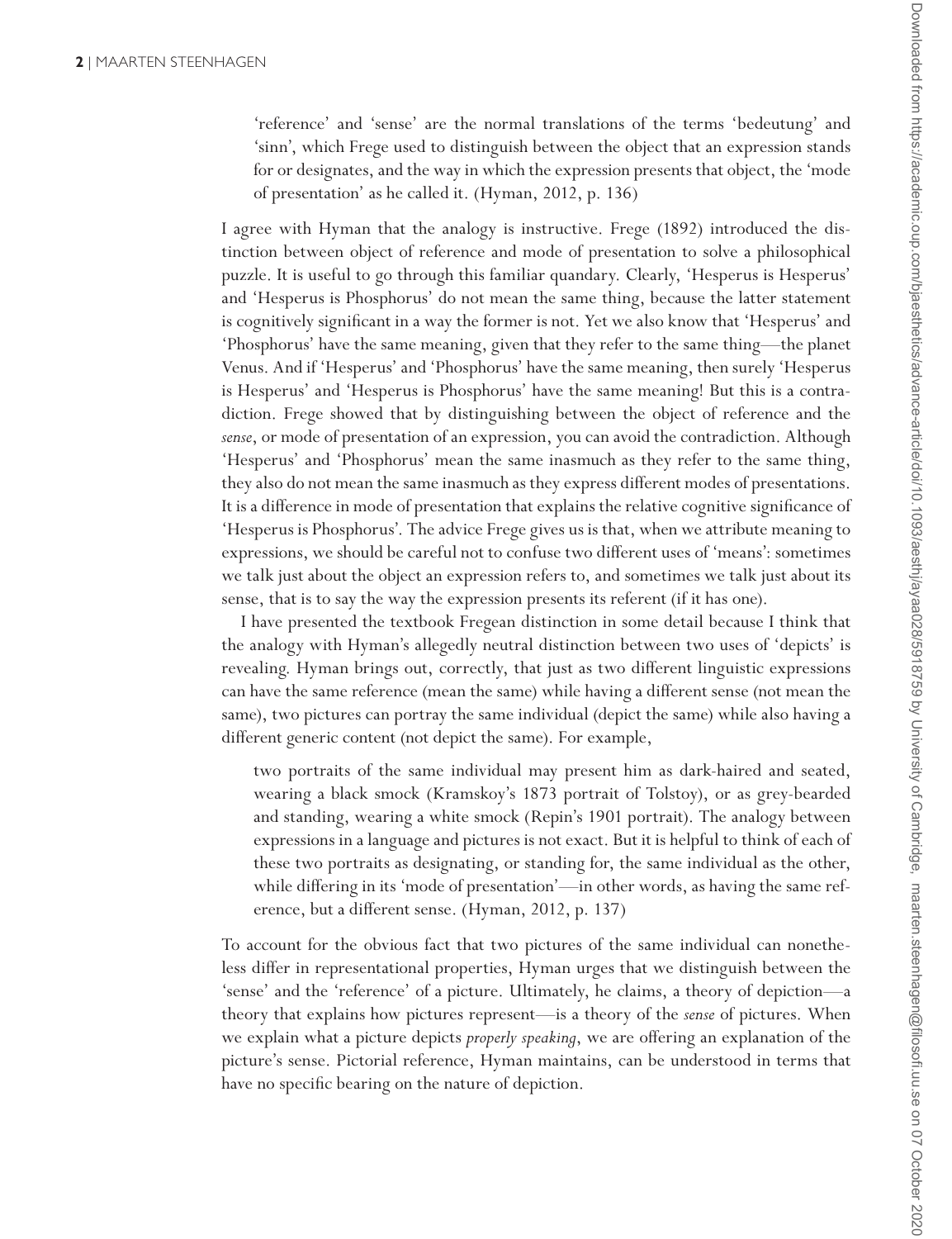On this last point Hyman disagrees with Goodman, who thinks just the opposite. According to Goodman, a theory of depiction is fundamentally a theory of pictorial reference. But this disagreement between both authors does not concern me here. What matters is the prior point on which they agree—the assumption that the distinction between (what Hyman calls) the sense of a picture and a picture's reference is of fundamental importance to the theory of depiction, and that any adequate theory of depiction is either a theory of the sense of pictures or a theory of their reference.

Hyman is adamant about this point. He says that anyone who assumes that the fact that Repin's portrait is of Tolstoy, and the fact that it depicts a grey-bearded man in a white smock, admit of the same explanation, is doing something 'logically naïve'. His target of these remarks is Richard Wollheim, but his message is intended for us all:

It is like failing to distinguish between the sense and reference of a phrase such as 'the morning star', as if the philosophy of language could make do with a single idea of meaning or signification that includes both. (Hyman, 2012, p. 138)

I will now explain why this is a piece of bluff. I agree with Hyman that it is indeed possible, helpful even, to see the situation with portrait painting as comparable to a Frege case. There clearly is a way in which Kramskoy's and Repin's portraits represent the same thing. And there clearly is a way in which both portraits do not represent the same thing. What is not true, though what Hyman seems to think is obviously true, is that the only way to resolve this puzzle is by assuming a distinction between two uses of 'represent' or 'depict'.

Recall once more the orthodox Fregean distinction between sense and reference. Bertrand Russell refused to accept this distinction. Was his refusal an obvious mistake? Was Russell's concept of meaning logically naïve? Or was his refusal the mark of a theoretical disagreement? Clearly it only was the latter.

Russell (1905) had a rival theory of meaning. He was well aware of the puzzles of which Frege had tried to make sense. But his own suggestion, that all names are in fact covert denoting phrases, allowed him to respond to Frege's puzzle in a way that avoided the assumption that there are two different senses of 'means'—an assumption Russell did not want to make. According to Russell, 'Hesperus' and 'Phosphorus' do not, despite appearances, in any way make the same semantic contribution to the sentences they figure in, because there is no way in which they have the same meaning. According to Russell, all linguistic meaning is on a par, and any difference in meaning can be explained satisfactorily in terms of differences in logical form.

Fregeans and Russellians offer you different theories of meaning. It's your responsibility to make up your mind. In that light, we can see that the analogy Hyman highlights with Frege's distinction is instructive in a subversive way. For there clearly are manners of making sense of the obvious fact that two pictures of the same individual can nonetheless represent very different things, without assuming that 'represent' or 'depict' are used in different ways when we ascribe individual or generic content to pictures respectively.

For example, we may just as well account for the fact that Kramskoy's and Repin's portraits both do and do not represent the same thing in terms of a merely partial overlap in representational content. It is unequivocally true that Kramskoy's painting represents Tolstoy and that it represents a man in a black smock. Similarly, it is unequivocally true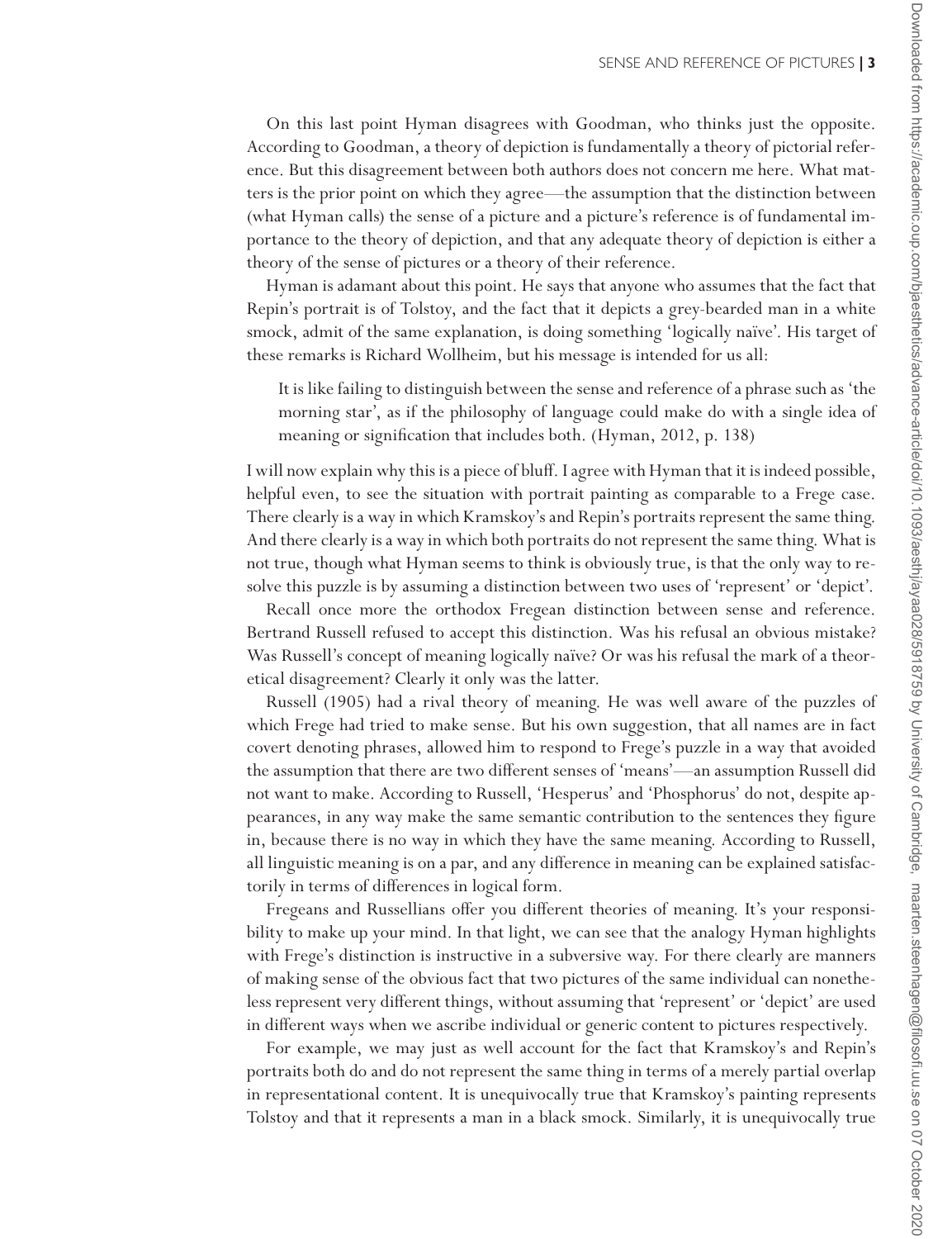that Repin's painting represents Tolstoy and that it represents a man in a white smock. Hence, both of the paintings represent Tolstoy. They represent the same. But only one of them represents a man in a black smock. They do not represent the same. This is not contradictory because, in saying of a picture that it represents Tolstoy, we are not exhausting its representational content. We are merely lifting out an aspect of what the picture represents.

This solution clearly has its attractions. Especially with an eye on pictures, which notoriously are worth more than a thousand words, it is obvious that we invariably underspecify the representational content of a depiction. Nonetheless, when we say that a picture represents Tolstoy, we say enough about it for us then to go on to compare the picture with others that represent the same—in other words, with pictures that also represent Tolstoy. The availability of this explanation suggests that, prior to offering a specific theory of depiction, we have no theoretical need for two senses of 'represent' or 'depict'. All we need to assume is that what a picture represents is typically not captured exhaustively in words. But that assumption is a commonplace.

Russell's descriptivism constitutes a theory of meaning that rivals Frege's theory about sense and reference. It remains a controversial question which of the two theories, if any, is correct. But neither can be dismissed simply because it rests on an elementary mistake. Similarly, just as Frege's theory of sense, the distinction Hyman urges us to make is not theoretically neutral, but the vestibule of one of several controversial theories of depiction. Indeed, Hyman's distinction is an integral part of an objective resemblance theory of depiction, as the reader is invited to verify for themselves. The observation that two pictures of the same individual can differ in what they represent does not in any way support that theory.

None of this undermines the more superficial observation that sometimes we use 'depicts' in sentences that expresses a relation, and sometimes we use the verb in sentences that do not express a relation. When I say of a painting that it is of Tolstoy, I express a relation, because I make a statement that is equivalent to saying of Tolstoy that the painting depicts him. In other words, I here am referring to Tolstoy just as much as I am referring to the portrait. But instead of thinking that this somehow reveals a special use of 'depicts', it is much more straightforward to say that whenever we use a proper name such as 'Tolstoy' in our attributions of meaning or content, reference to Tolstoy is presupposed, whereas this is not true for attributions that use indefinite phrases such as 'a seated figure in a black smock', which can be used free from referential presupposition (Wollheim, 1967).

Hyman's distinction between the (alleged) sense and reference of pictures is an instance of a generic idea. It is not uncommon for philosophers writing about pictorial representation to assume from the outset a distinction between two uses of 'depicts' or two concepts of pictorial representation. Just as Hyman, authors who make this assumption profess that accepting the distinction between what a picture depicts, properly speaking, and what it merely represents is essential to any theory of depiction (for example: Peacocke, 1987, p. 383; Le Poidevin, 1997, p. 182; Abell, 2013). In each case, the specific version of the distinction is passed off as obvious, at least on reflection, and uncontroversial. Yet in each case, the distinction entails a restriction on what counts as depicted, properly speaking.